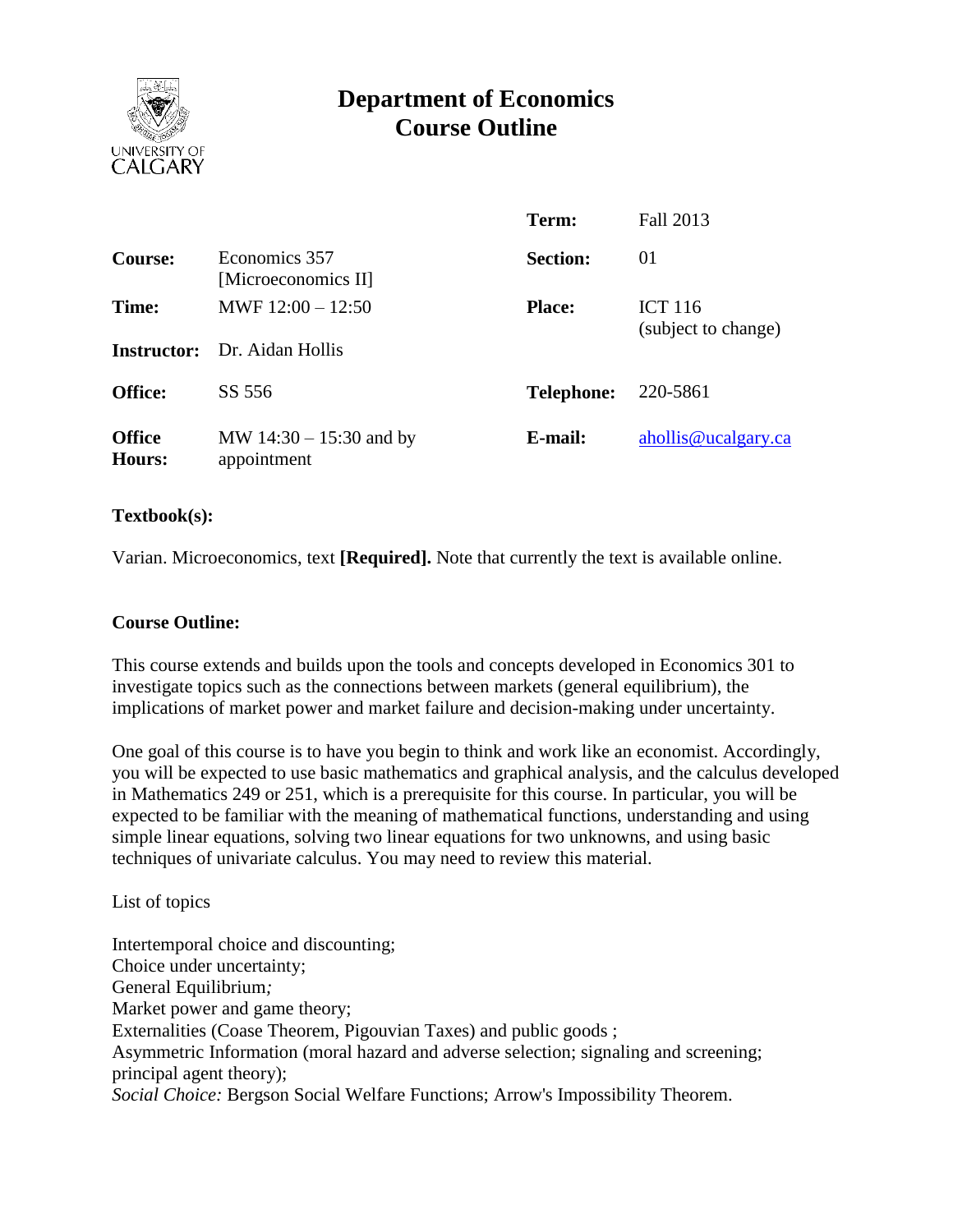# **Tutorials:**

We will hold weekly multiple identical tutorials common to all sections of Econ357. Students are expected to attend one of the discussion sections each week. During the tutorials, the TA will discuss pre-assigned questions/material relevant to the course.

## **Grade Determination and Final Examination Details:**

The final grade will depend upon each student's performance on the assignments as well as term and final examinations. All examinations will be closed-book. Students will be allowed the use of a calculator during all examinations, subject to the following restrictions: acceptable calculators are those which are battery or solar-operated and hand-held, and which are capable of performing arithmetic operations on user-entered numerical data. Calculators which can prestore data, formulas or text are not allowed and a student who violates this restriction is guilty of academic dishonesty. If in doubt, please check with the instructor first.

Collaboration on assignments is permitted, but each student must write and submit assignments independently.

Grades will be determined as follows:

| Assignments (4)   | 30% |
|-------------------|-----|
| Midterm Exam      | 30% |
| Final Examination | 40% |

Each assignment is due at the beginning of the lecture on the due date. No late assignments are permitted. The midterm exam will be held in the classroom during the regular lecture period. You are neither allowed to write midterms prior to the exam date nor allowed to have a make-up exam after the midterm. The weight of your assignments or midterm missed will be transferred to your final if you have valid reasons (medical primarily) for absence in the midterm or missing the due date of your assignments. The two hour final examination will be scheduled by the Registrar and held in the classroom.

A numerical grade will be determined for each item of work submitted and a final numerical grade will be determined using the weighting scheme provided. As a guide to determining standing, these letter grade equivalences will generally apply:

|  | A+ $91-100$ B+ $77-79$ C+ $67-69$ D+ $56-59$ |  |  |
|--|----------------------------------------------|--|--|
|  | A 85-90 B 73-76 C 63-66 D 50-55              |  |  |
|  | A- 80 - 84 B- 70 - 72 C- 60 - 62 F 0 - 49    |  |  |

A passing grade on any particular component of the course is not required for a student to pass the course as a whole.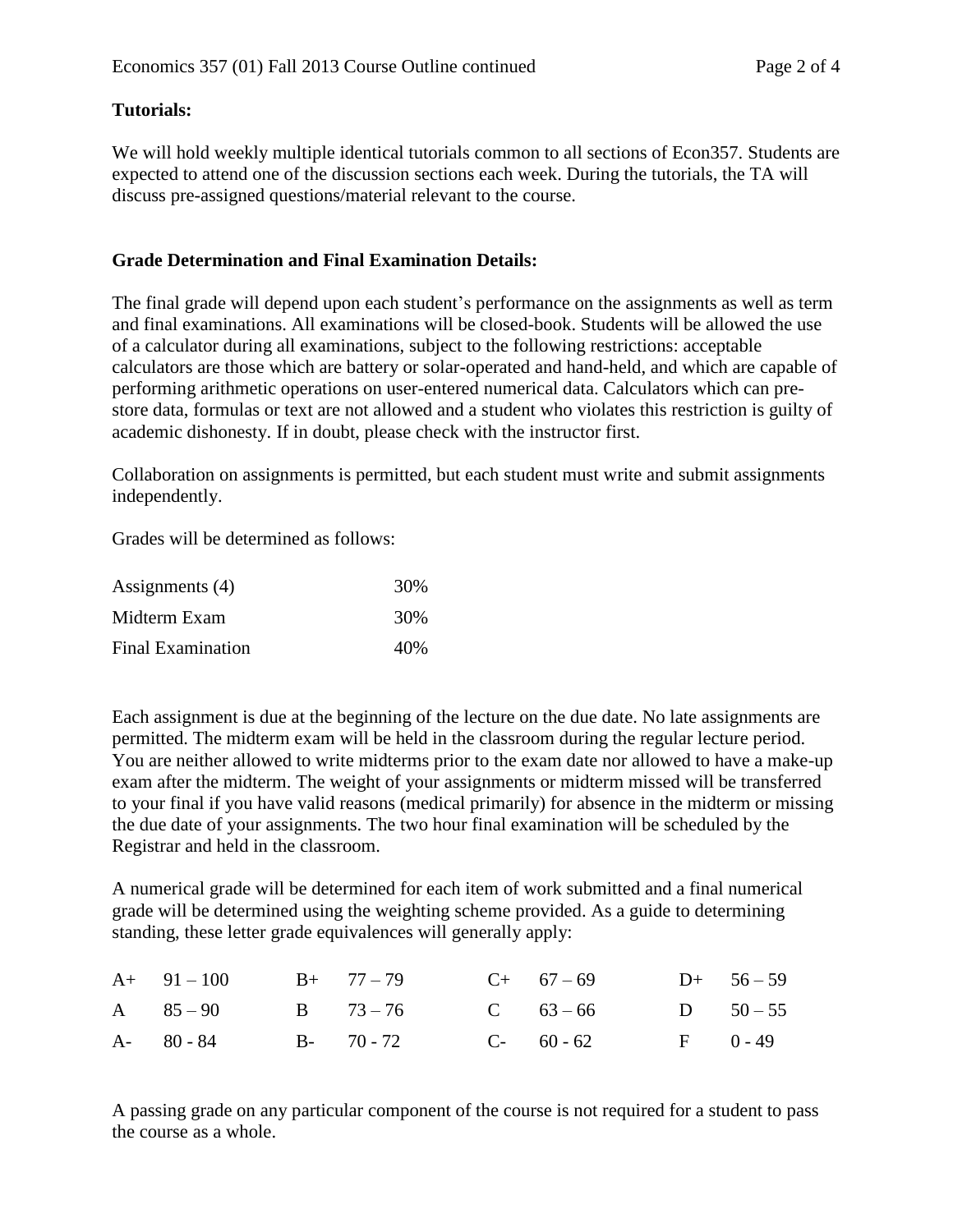Tests and exams will not involve multiple choice questions.

Finally, special attention should be directed toward the sections concerning attendance, tape recording of lectures, and student misconduct on page 40-52 of the 2011/2012 Calendar.

## **Notes:**

Students should be aware of the importance of appropriate sequencing of their courses to meet all the graduation requirements, especially in the Honours program. Honours students should complete Math 249 or 251, and Math 211 no later than the second year. This is very important because these courses are prerequisites for Econ. 387/389, which in turn are prerequisites for Econ. 557/559. Also, Stat. 213 should be completed no later than the third year because it is a prerequisite for Econ. 315, which in turn is a prerequisite for Econ. 419. We suggest that you consult the Calendar, and the brochure "Undergraduate Programs in Economics". If you still need help you should speak with a Student Advisor in the Economics Department.

Contacting the Instructor: If you are unable to meet me during the scheduled office hours, please email me to set an appointment with me at another time. You are welcome to write me via e-mail to ask questions about the course materials.

Students seeking reappraisal of a piece of graded term work should discuss their work with the Instructor *within fifteen days* of the work being returned to the class.

Make-up or deferred examinations *will not* be given. Any student who finds it necessary to miss an examination or assignment must notify the instructor in advance and produce a valid medical certificate or other required documentation in order to have the weighting transferred to another piece of work. Also, an examination will not be given *before* its scheduled date.

It is the student's responsibility to request academic accommodations. If you are a student with a documented disability who may require academic accommodation and have not registered with the Disability Resource Centre, please contact their office at 220-8237. Students who have not registered with the Disability Resource Centre are not eligible for formal academic accommodation. You are also required to discuss your needs with your instructor no later than fourteen (14) days after the start of this course.

CAUTION: Lectures and readings from the text are complements, not substitutes, and students are responsible for material presented in both lectures and readings. Students are also responsible for dates for submitting assignments that are discussed in class. Regular class attendance is strongly advised.